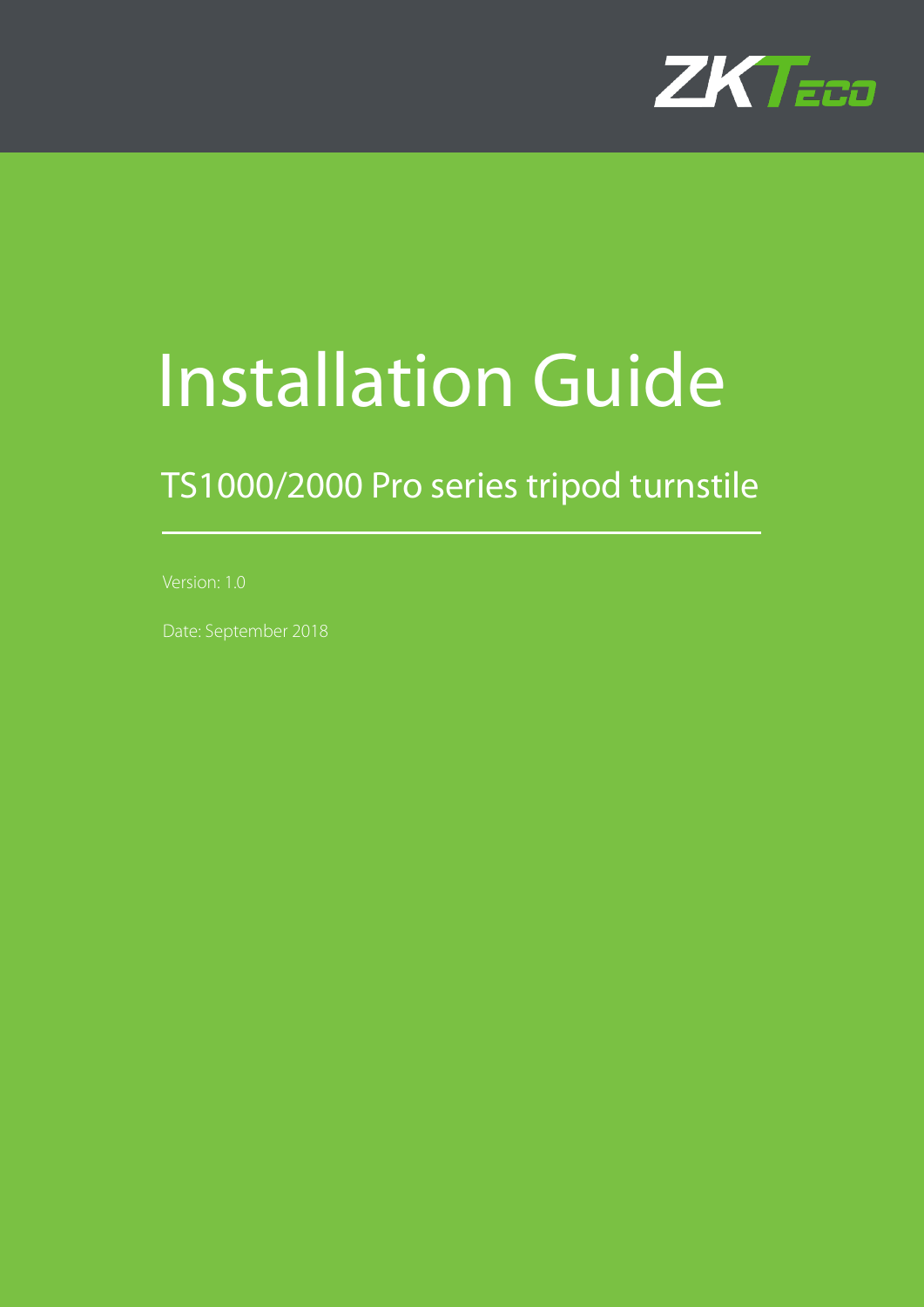## Chapter 1 Installation

#### 1.1 Installation conditions

When installing the tripod turnstile against the wall, please reserve at least 100 mm space for opening the cover. As shown in Figure 1-1.



Figure 1-1

#### 1.2 Cabling

Power supply and communication wire are suggested to deploy underground then into the cabinet of device.

#### 1.3 Drilling holes

Drill holes according to the locations of the screw holes.

#### 1.4 Fix the device

Fix the device on the ground with 4 expansion screws.



**Note:** The tripod turnstile must be connected to the Ground (earth); there is wiring interface near the power switch.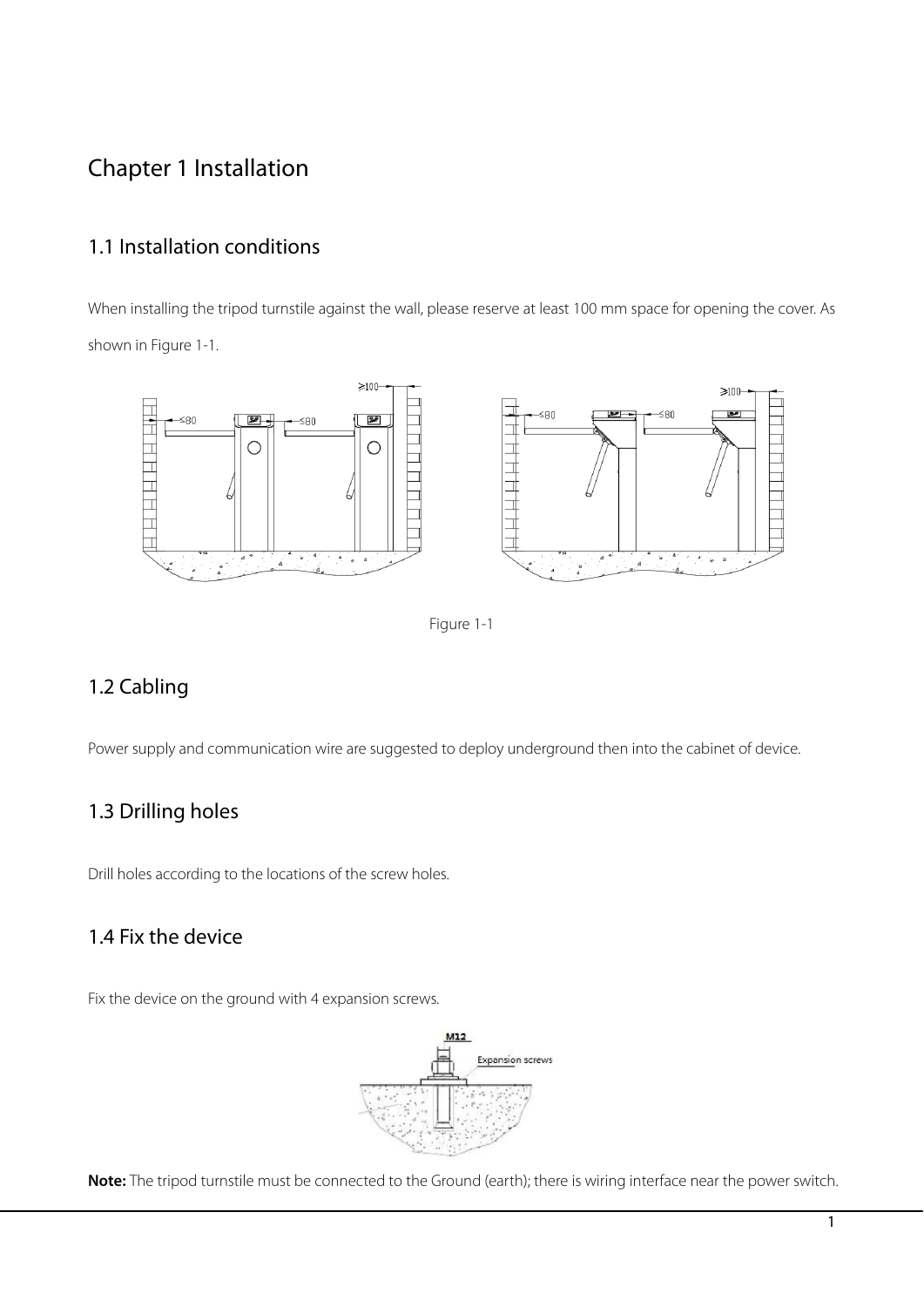## Chapter 2 Installation Notes

In order to prevent the arm from damaging during transportation, the arm will not be initially installed to the devices.

1. Put the arm into the hole of cabinet; make sure the screw holes match with mechanism core, then tighten 3

hex screws, as shown in Figure 2-1.



Figure 2-1

- 2. Please make sure that the power requirements are strictly met to avoid permanent damages to the unit. Input voltage: AC 100~120V /200~240V.
- 3. Power on and wait 30s for the tripod turnstile to finish the self-check program.
- 4. Lift the arm manually, as shown in Figure 2-2.





**Note:** If the arm cannot be lifted, please push the arm towards the cabinet first, then lift the arm manually.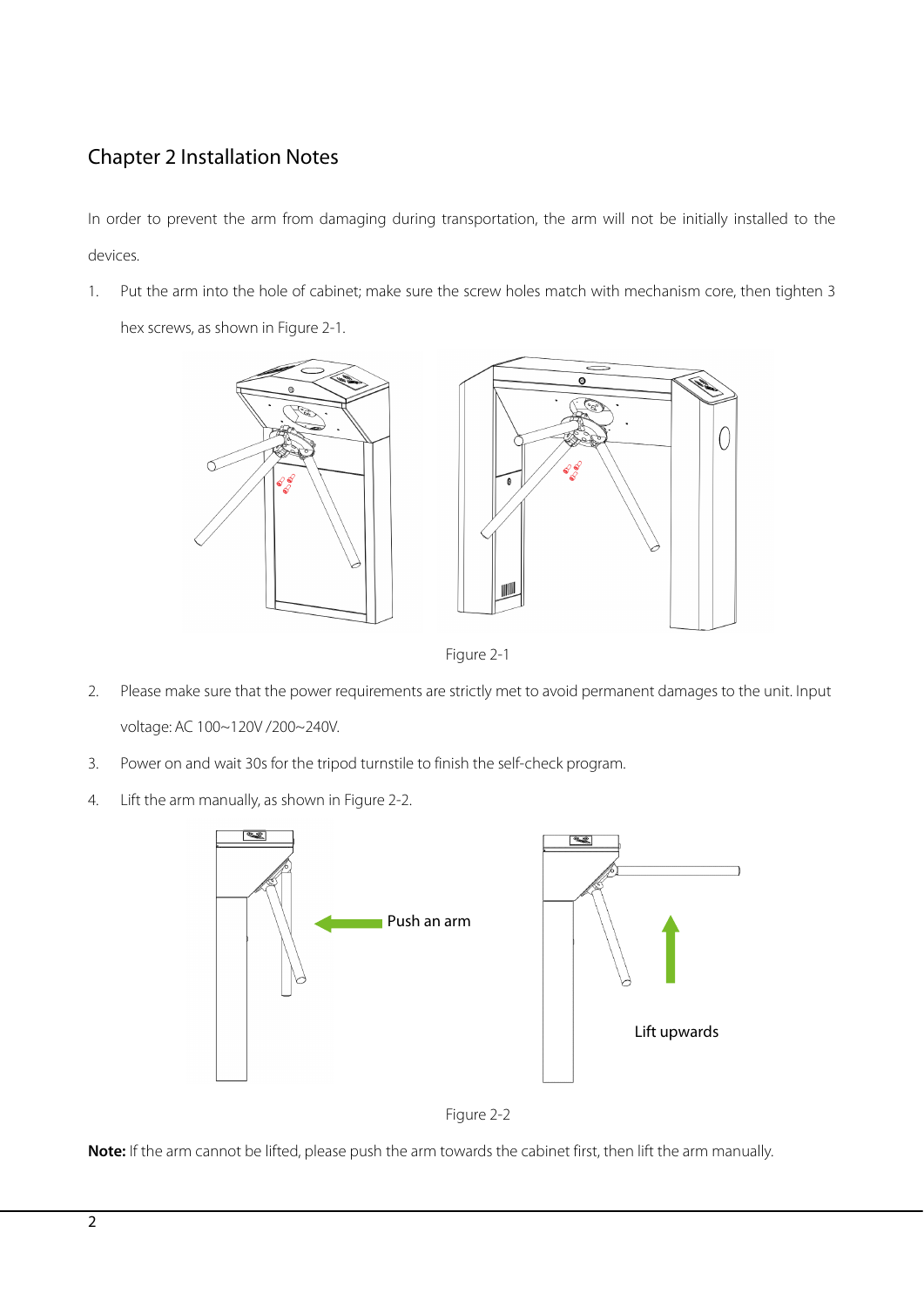## Chapter 3 Control Board Introduction

### 3.1 Function description of the turnstile control board

If you are using a standard device without an RFID or fingerprint reader, you need to connect an access control system to the main board; please check the content in this chapter carefully.



Turnstile control board's diagram as shown in Figure3-1

Figure 3-1

**Note:** The third-party access control system's lock-relay-trigger-time should be 1 second or less than 1 second.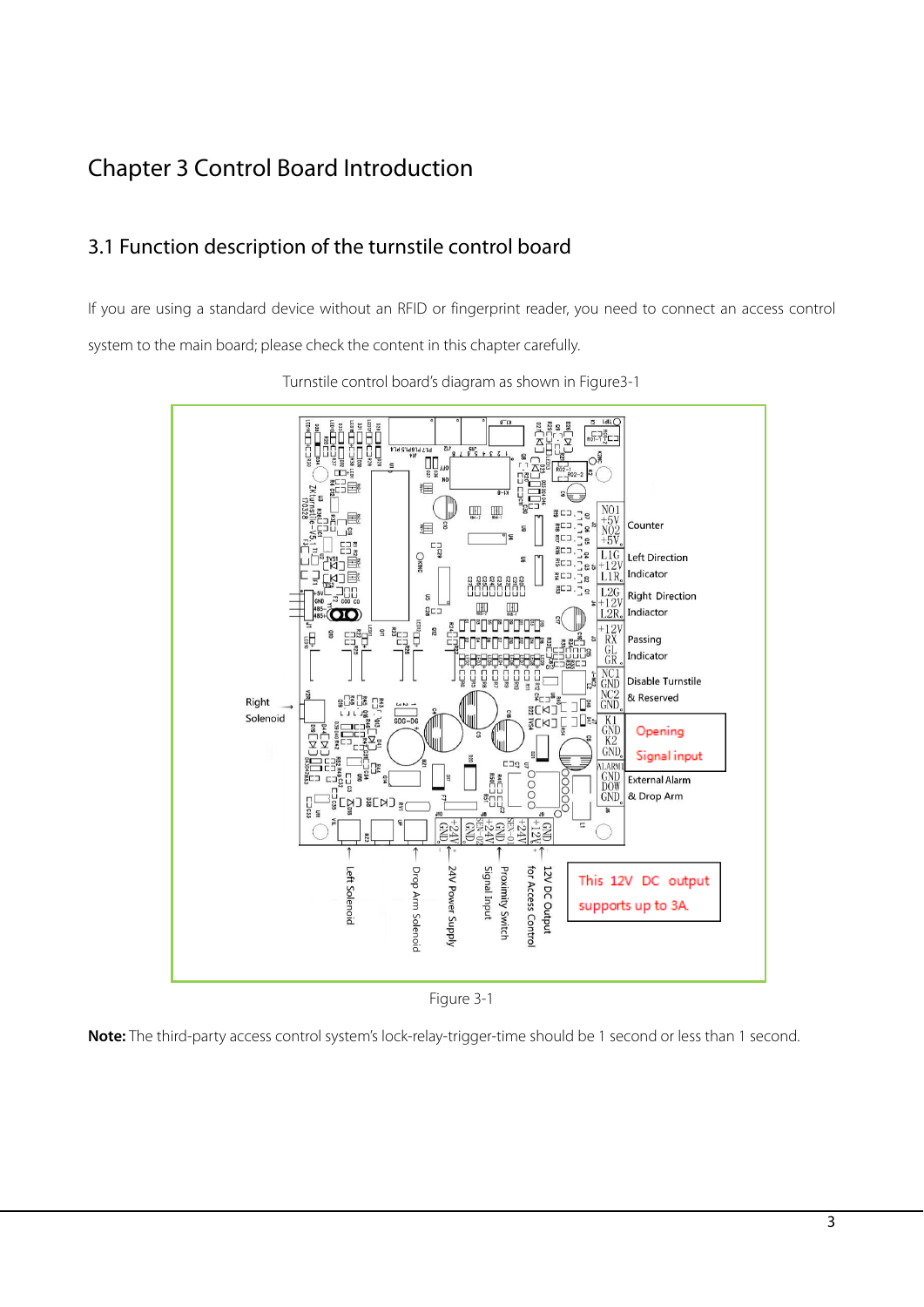## 3.2 Connection diagram of the access controller



**Note:** The lock relay duration of an access controller device needs to be set to 1s. Do not use electrically charged objects to connect to the port of Opening signal input, otherwise it will damage the control board.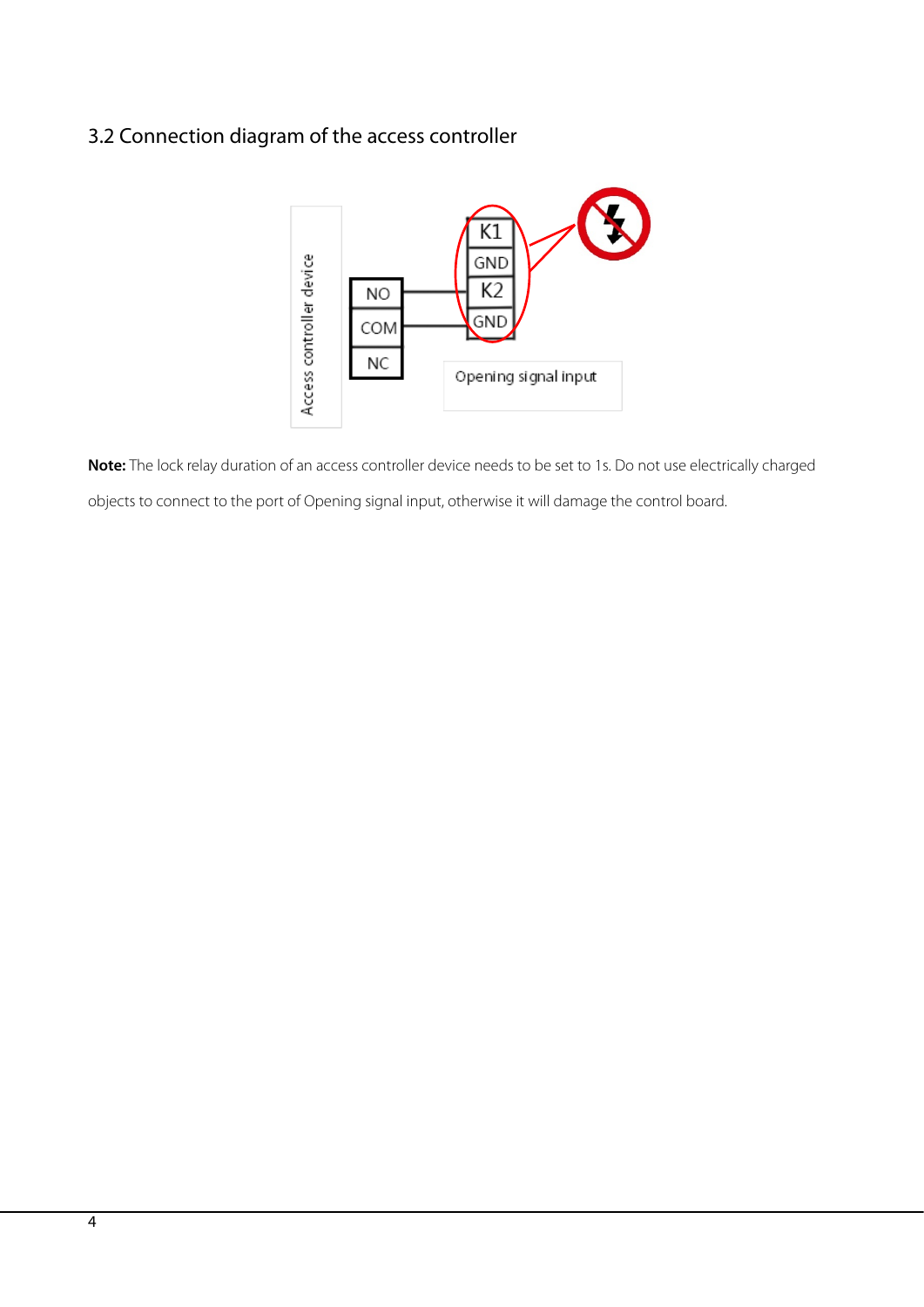## Chapter 4 Maintenance

#### **Forming maintenance consciousness**

The tripod turnstile needs to be maintained regularly and repaired once it is damaged. It is recommended placing warning signs at conspicuous positions for alerting every passersby to pass carefully and in good order. Reasonable maintenance consciousness helps to guarantee long-term usage of the tripod turnstile.

#### **Regular maintenance**

Cleaning and protection liquid dedicated for stainless steel are recommended to wipe the outer shell of the equipment regularly. The tripod turnstile used outdoors or in an environment with lots of dust must be maintained at least once a year, for example, clean up the dust and add appropriate lubricating oil to the disk wheel. Please note that regular maintenance should only be performed after power-off, as shown in Figure4-1.



Figure 4-1